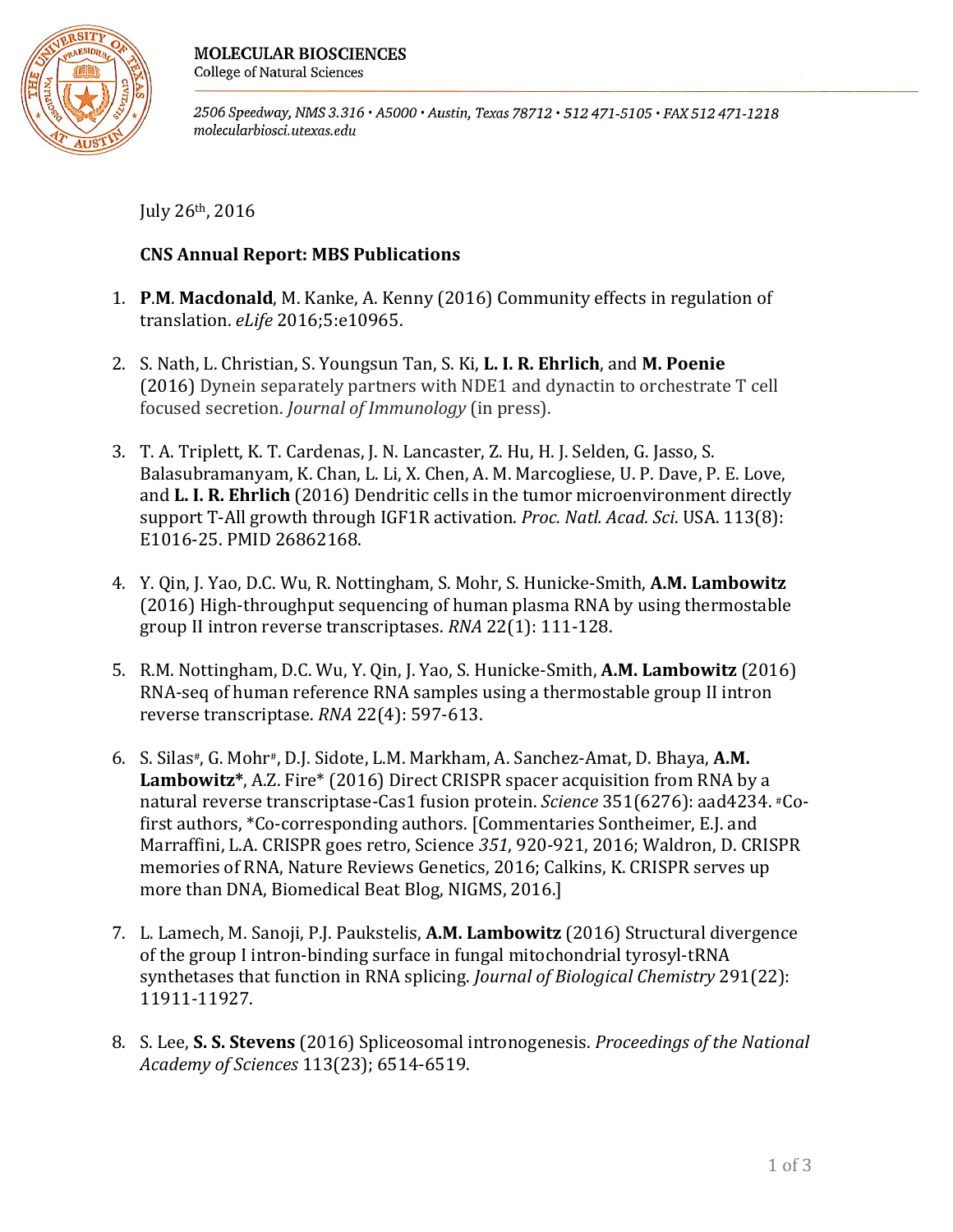- 9. C. H. Liu, L. Zhou, G. Chen, **R. M. Krug** (2015) Battle between influenza A virus and a newly identified antiviral activity of the PARP-containg ZAPL protein. *Proceedings of* the National Academy of Sciences USA 112(45): 14048-14053.
- 10. C. Wan, B. Borgeson, S. Phanse, F. Tu, K. Drew, G. Clark, X. Xiong, O. Kagan, J. Kwan, A. Bezginov, K. Chessman, S. Pal, G. Cromar, O. Papoulas, Z. Ni, D. R. Boutz, S. Stoilova, P. C. Havugimana, X. Guo, R. H. Malty, M. Sarov, J. Greenblatt, M. Babu, W. B. Derry, E. R. Tillier, **J. B. Wallingford**, J. Parkinson, **E. M. Marcotte**, A. Emili (2015) Panorama of ancient metazoan macromolecular complexes. *Nature*, 525:339-344.
- 11. G. Zheng #, Q. Qin #, W.C. Clark, C. Yi, C. He, **A.M. Lambowitz\***, T. Pan\* (2015) Efficient and quantitative high-throughput transfer RNA sequencing. *Nature Methods* 12(9): 835-837.  $*Co$ -first authors,  $*Co$ -corresponding authors.
- 12. T. Zhang, Y. Hu, W. Jiang, L. Fang, X. Guan, J. Chen, J. Zhang, C. A. Saski, B. E. Scheffler, D. M. Stelly, A. M. Hulse-Kemp, Q. Wan, B. Liu, C. Liu, S. Wang, M. Pan, Y. Wang, D. Wang, W. Ye, L. Chang, W. Zhang, Q. Song, R. C. Kirkbride, X. Chen, E. Dennis, D. J. Llewellyn, D. G. Peterson, P. Thaxton, D. C. Jones, Q. Wang, X. Xu, H. Zhang, H. Wu, L. Zhou, G. Mei, S. Chen, Y. Tian, D. Xiang, X. Li, J. Ding, Q. Zuo, L. Tao, Y. Liu, J. Li, Y. Lin, Y. Hui, Z. Cao, C. Cai, X. Zhu, Z. Jiang, B. Zhou, W. Guo, R. Li, and **Z. J. Chen** (2015) Sequencing of allotetraploid cotton (*Gossypium hirsutum* L. acc. TM-1) provides a resource for fiber improvement. *Nature Biotechnology* 33:531-537.
- 13. M. Miller, O. Song, X. Shi, T. E. Juenger, and **Z. J. Chen** (2015) Natural variation in timing of stress-responsive gene expression predicts heterosis in intraspecific hybrids of *Arabidopsis*. *Nature Communications* 6:7453.
- 14. X. Shi, C. Zhang, D. -K. Ko, and **Z. J. Chen** (2015) Genome-wide dosage-dependent and -independent regulation contributes to gene expression and evolutionary novelty in plant polyploids. *Molecular Biology and Evolution* 32:2351-2366.
- 15. Q. Song, and **Z. J. Chen** (2015) Epigenetic and developmental regulation in plant polyploids. *Current Opinions in Plant Biology* 24:101–109.
- 16. Q. Song, X. Guan, **Z. J. Chen** (2015) Dynamic roles for small RNAs and DNA methylation during ovule and fiber development in allotetraploid cotton. *PLoS Genetics* 11(12):e1005724.
- 17. X. Li, H. Huang, G. Gropp, B. Gjetvaj, D. Lindsay, S. Wei, C. Coutu, Z. Chen, X. -C. Wan, A. Hannoufa, M. Gruber, D. Lydiate, **Z. J. Chen,** D. Hegedus, and M. -J. Gao (2015) SCARECROW-LIKE15 interacts with HISTONE DEACETYLASE19 and is essential for repressing the seed maturation program. *Nature Communications* 6:7243.
- 18. Z. Hu, J. N. Lancaster, C. Sasiponganan, **L. I. R. Ehrlich** (2015) CCR4 promotes medullary entry and thymocyte-dendritic cell interactions required for central tolerance. *Journal of Experimental Medicine.* 212 (11):1947-1965. PMID 26417005.